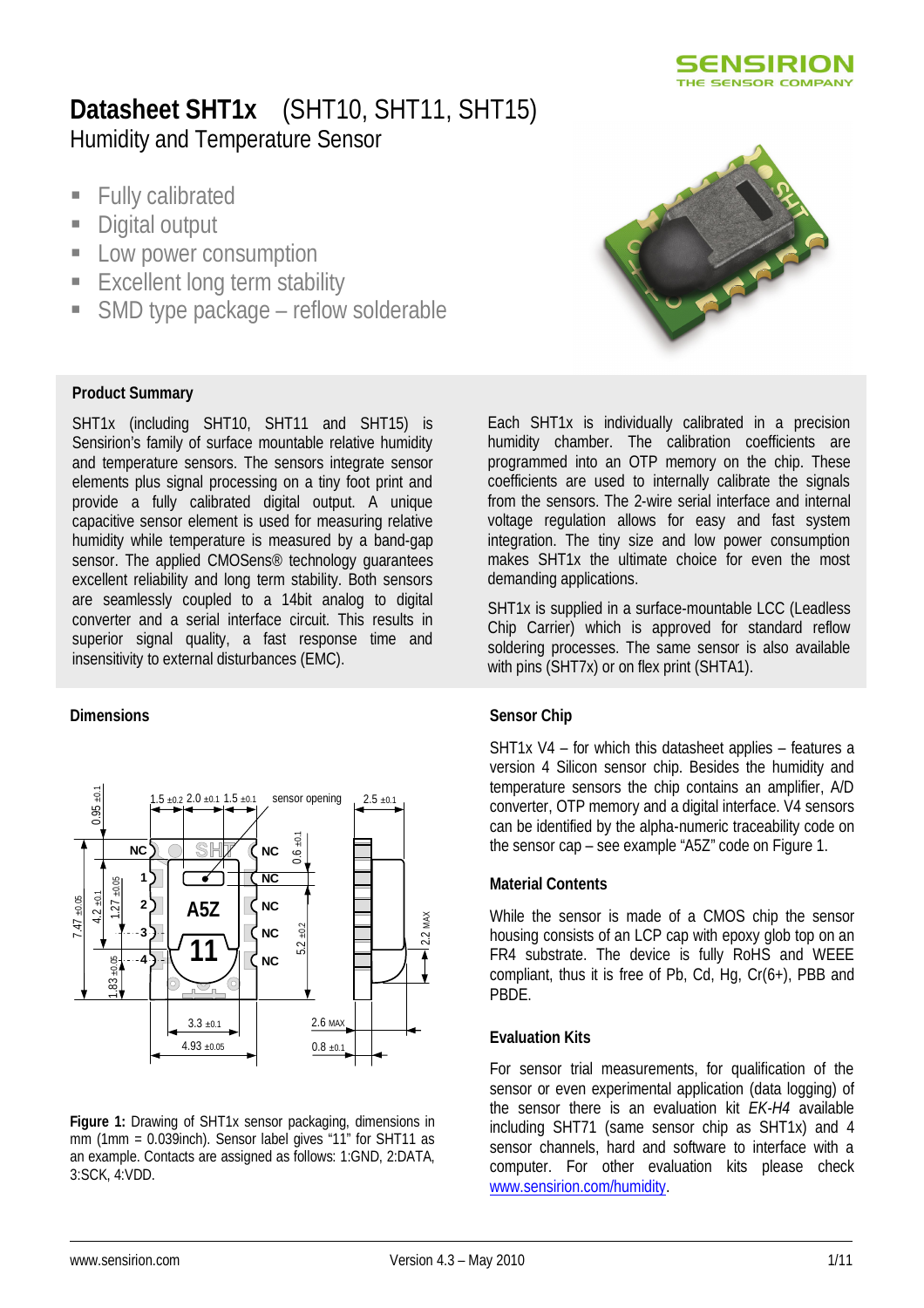

# **Sensor Performance**

#### **Relative Humidity**

| Parameter               | Condition    | min | typ          | max  | <b>Units</b> |
|-------------------------|--------------|-----|--------------|------|--------------|
| Resolution <sup>1</sup> |              | 0.4 | 0.05         | 0.05 | %RH          |
|                         |              | 8   | 12           | 12   | bit          |
| Accuracy <sup>2</sup>   | typical      |     | $\pm 4.5$    |      | %RH          |
| <b>SHT10</b>            | maximal      |     | see Figure 2 |      |              |
| Accuracy <sup>2</sup>   | typical      |     | $\pm 3.0$    |      | %RH          |
| <b>SHT11</b>            | maximal      |     | see Figure 2 |      |              |
| Accuracy <sup>2</sup>   | typical      |     | $\pm 2.0$    |      | %RH          |
| <b>SHT15</b>            | maximal      |     | see Figure 2 |      |              |
| Repeatability           |              |     | ±0.1         |      | %RH          |
| <b>Hysteresis</b>       |              |     | $\pm 1$      |      | %RH          |
| Non-linearity           | linearized   |     | <<1          |      | %RH          |
| Response time 3         | $\tau$ (63%) |     | 8            |      | S            |
| <b>Operating Range</b>  |              | 0   |              | 100  | %RH          |
| Long term drift 4       | normal       |     | < 0.5        |      | %RH/yr       |



**Figure 2:** Maximal RH-tolerance at 25°C per sensor type.

### **Electrical and General Items**

| Parameter                         | Condition                                   | min                                    | typ           | max | <b>Units</b> |  |
|-----------------------------------|---------------------------------------------|----------------------------------------|---------------|-----|--------------|--|
| Source Voltage                    |                                             | 2.4                                    | 3.3           | 5.5 |              |  |
|                                   | sleep                                       |                                        | $\mathcal{P}$ | 5   | μW           |  |
| Power<br>Consumption <sup>5</sup> | measuring                                   |                                        | 3             |     | mW           |  |
|                                   | average                                     |                                        | 90            |     | μW           |  |
| Communication                     | digital 2-wire interface, see Communication |                                        |               |     |              |  |
| Storage                           |                                             | 10 - 50°C (0 - 125°C peak), 20 - 60%RH |               |     |              |  |

3 Time for reaching 63% of a step function, valid at 25°C and 1 m/s airflow.

| Parameter                  | Condition    | min          | typ          | max   | <b>Units</b> |
|----------------------------|--------------|--------------|--------------|-------|--------------|
| Resolution <sup>1</sup>    |              | 0.04         | 0.01         | 0.01  | °C           |
|                            |              | 12           | 14           | 14    | bit          |
| Accuracy <sup>2</sup>      | typical      |              | $\pm 0.5$    |       | $^{\circ}C$  |
| <b>SHT10</b>               | maximal      |              | see Figure 3 |       |              |
| Accuracy <sup>2</sup>      | typical      | $\pm 0.4$    |              |       | °C           |
| <b>SHT11</b>               | maximal      | see Figure 3 |              |       |              |
| Accuracy <sup>2</sup>      | typical      |              | $\pm 0.3$    |       | °C           |
| SHT15                      | maximal      | see Figure 3 |              |       |              |
| Repeatability              |              |              | ±0.1         |       | °C           |
| <b>Operating Range</b>     |              | $-40$        |              | 123.8 | °C.          |
|                            |              | -40          |              | 254.9 | °F           |
| Response Time <sup>6</sup> | $\tau$ (63%) | 5            |              | 30    | S            |
| Long term drift            |              |              | < 0.04       |       | °C/yr        |



**Figure 3:** Maximal T-tolerance per sensor type.

### **Packaging Information**

| Sensor Type  | Packaging   | Quantity | <b>Order Number</b> |
|--------------|-------------|----------|---------------------|
| <b>SHT10</b> | Tape & Reel | 2000     | 1-100218-04         |
|              | Tape & Reel | 100      | 1-100051-04         |
| <b>SHT11</b> | Tape & Reel | 400      | 1-100098-04         |
|              | Tape & Reel | 2000     | 1-100524-04         |
| <b>SHT15</b> | Tape & Reel | 100      | 1-100085-04         |
|              | Tape & Reel | 400      | 1-100093-04         |

This datasheet is subject to change and may be amended without prior notice.

 $\overline{a}$ 

<sup>&</sup>lt;sup>1</sup> The default measurement resolution of is 14bit for temperature and 12bit for humidity. It can be reduced to 12/8bit by command to status register.

<sup>2</sup> Accuracies are tested at Outgoing Quality Control at 25°C (77°F) and 3.3V. Values exclude hysteresis and are applicable to non-condensing environments only.

<sup>4</sup> Value may be higher in environments with high contents of volatile organic compounds. See Section 1.3 of Users Guide.

<sup>5</sup> Values for VDD=3.3V at 25°C, average value at one 12bit measurement per second.

<sup>6</sup> Response time depends on heat capacity of and thermal resistance to sensor substrate.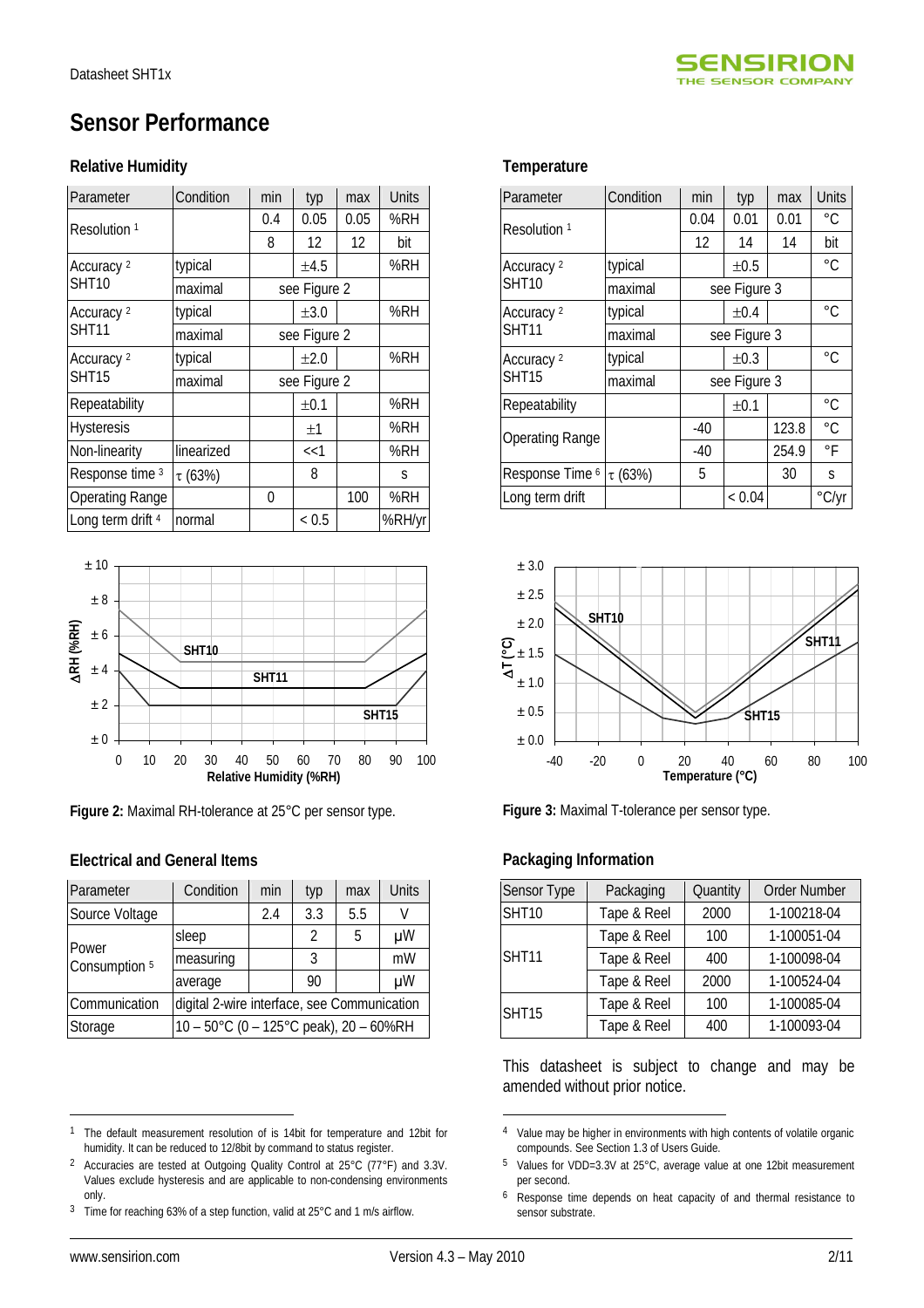

# **Users Guide SHT1x**

### **1 Application Information**

#### **1.1 Operating Conditions**

Sensor works stable within recommended normal range – see Figure 4. Long term exposures to conditions outside normal range, especially at humidity >80%RH, may temporarily offset the RH signal (+3 %RH after 60h). After return to normal range it will slowly return towards calibration state by itself. See Section 1.4 "Reconditioning Procedure" to accelerate eliminating the offset. Prolonged exposure to extreme conditions may accelerate ageing.



**Figure 4:** Operating Conditions

#### **1.2 Soldering instructions**

For soldering SHT1x standard reflow soldering ovens may be used. The sensor is qualified to withstand soldering profile according to IPC/JEDEC J-STD-020D with peak temperatures at 260°C during up to 40sec including Pbfree assembly in IR/Convection reflow ovens.



**Figure 5:** Soldering profile according to JEDEC standard. T<sub>P <=</sub> 260°C and  $t_P < 40$ sec for Pb-free assembly. T<sub>L</sub> < 220°C and  $t_L$  < 150sec. Ramp-up/down speeds shall be < 5°C/sec.

For soldering in Vapor Phase Reflow (VPR) ovens the peak conditions are limited to  $T_P < 233^{\circ}$ C during t<sub>p</sub> < 60sec and ramp-up/down speeds shall be limited to 10°C/sec. For manual soldering contact time must be limited to 5 seconds at up to  $350^{\circ}$ C<sup>7</sup>.

IMPORTANT: After soldering the devices should be stored at >75%RH for at least 12h to allow the polymer to rehydrate. Otherwise the sensor may read an offset that slowly disappears if exposed to ambient conditions. Alternatively the re-hydration process may be performed at ambient conditions (>40%RH) during more than 5 days.

In no case, neither after manual nor reflow soldering, a board wash shall be applied. Therefore it is strongly recommended to use "no-clean" solder paste. In case of application with exposure of the sensor to corrosive gases or condensed water (i.e. environments with high relative humidity) the soldering pads shall be sealed (e.g. conformal coating) to prevent loose contacts or short cuts.

For the design of the SHT1x footprint it is recommended to use dimensions according to Figure 7. Sensor pads are coated with 35µm Cu, 5µm Ni and 0.1µm Au.



**Figure 6:** Rear side electrodes of sensor, view from top side.



**Figure 7:** Recommended footprint for SHT1x. Values in mm.

### **1.3 Storage Conditions and Handling Instructions**

It is of great importance to understand that a humidity sensor is not a normal electronic component and needs to be handled with care. Chemical vapors at high concentration in combination with long exposure times may offset the sensor reading.

For these reasons it is recommended to store the sensors in original packaging including the sealed ESD bag at

 $\overline{a}$ 7 233°C = 451°F, 260°C = 500°F, 350°C = 662°F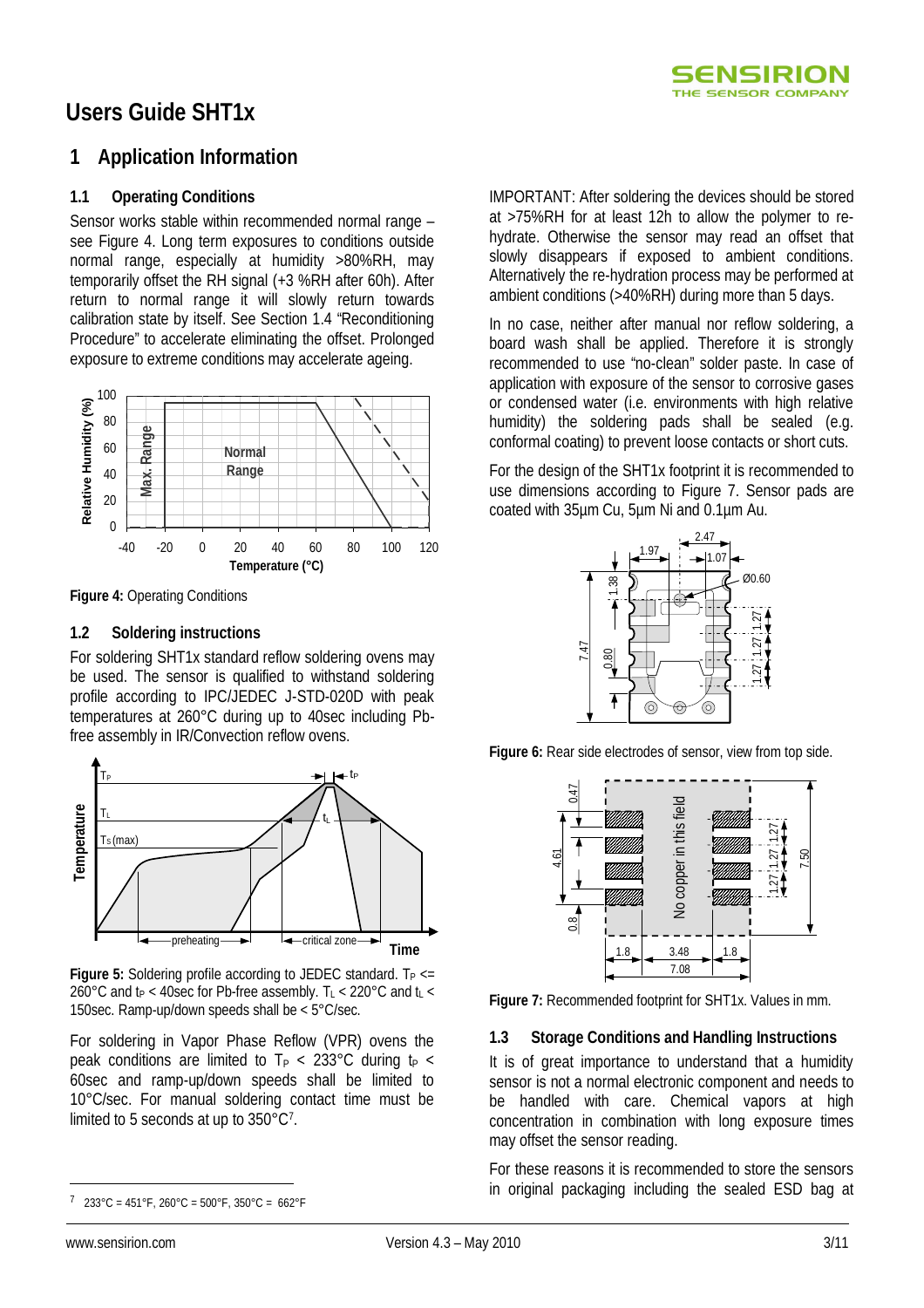following conditions: Temperature shall be in the range of  $10^{\circ}$ C –  $50^{\circ}$ C (0 – 125°C for limited time) and humidity at 20 – 60%RH (sensors that are not stored in ESD bags). For sensors that have been removed from the original packaging we recommend to store them in ESD bags made of metal-in PE-HD<sup>8</sup>.

In manufacturing and transport the sensors shall be prevented of high concentration of chemical solvents and long exposure times. Out-gassing of glues, adhesive tapes and stickers or out-gassing packaging material such as bubble foils, foams, etc. shall be avoided. Manufacturing area shall be well ventilated.

For more detailed information please consult the document *"Handling Instructions"* or contact Sensirion.

### **1.4 Reconditioning Procedure**

As stated above extreme conditions or exposure to solvent vapors may offset the sensor. The following reconditioning procedure may bring the sensor back to calibration state:

Baking: 100 – 105°C at < 5%RH for 10h Re-Hydration:  $20 - 30^{\circ}$ C at ~ 75%RH for 12h  $^{9}$ .

### **1.5 Temperature Effects**

Relative humidity reading strongly depends on temperature. Therefore, it is essential to keep humidity sensors at the same temperature as the air of which the relative humidity is to be measured. In case of testing or qualification the reference sensor and test sensor must show equal temperature to allow for comparing humidity readings.

If the SHT1x shares a PCB with electronic components that produce heat it should be mounted in a way that prevents heat transfer or keeps it as low as possible. Measures to reduce heat transfer can be ventilation, reduction of copper layers between the SHT1x and the rest of the PCB or milling a slit into the PCB around the sensor (see Figure 8).



**Figure 8:** Top view of example of mounted SHT1x with slits milled into PCB to minimize heat transfer.

Furthermore, there are self-heating effects in case the measurement frequency is too high. Please refer to Section 3.3 for detailed information.

### **1.6 Light**

The SHT1x is not light sensitive. Prolonged direct exposure to sunshine or strong UV radiation may age the housing.

### **1.7 Membranes**

SHT1x does not contain a membrane at the sensor opening. However, a membrane may be added to prevent dirt and droplets from entering the housing and to protect the sensor. It will also reduce peak concentrations of chemical vapors. For optimal response times the air volume behind the membrane must be kept minimal. Sensirion recommends and supplies the SF1 filter cap for optimal IP54 protection (for higher protection – i.e. IP67 - SF1 must be sealed to the PCB with epoxy). Please compare Figure 9.



**Figure 9:**Side view of SF1 filter cap mounted between PCB and housing wall. Volume below membrane is kept minimal.

### **1.8 Materials Used for Sealing / Mounting**

Many materials absorb humidity and will act as a buffer increasing response times and hysteresis. Materials in the vicinity of the sensor must therefore be carefully chosen. Recommended materials are: Any metals, LCP, POM (Delrin), PTFE (Teflon), PE, PEEK, PP, PB, PPS, PSU, PVDF, PVF.

For sealing and gluing (use sparingly): Use high filled epoxy for electronic packaging (e.g. glob top, underfill), and Silicone. Out-gassing of these materials may also contaminate the SHT1x (see Section 1.3). Therefore try to add the sensor as a last manufacturing step to the assembly, store the assembly well ventilated after manufacturing or bake at >50°C for 24h to outgas contaminants before packing.

### **1.9 Wiring Considerations and Signal Integrity**

Carrying the SCK and DATA signal parallel and in close proximity (e.g. in wires) for more than 10cm may result in cross talk and loss of communication. This may be

 $\overline{a}$ 8 For example, 3M antistatic bag, product "1910" with zipper .

<sup>75%</sup>RH can conveniently be generated with saturated NaCl solution. 100 – 105°C correspond to 212 – 221°F, 20 – 30°C correspond to 68 – 86°F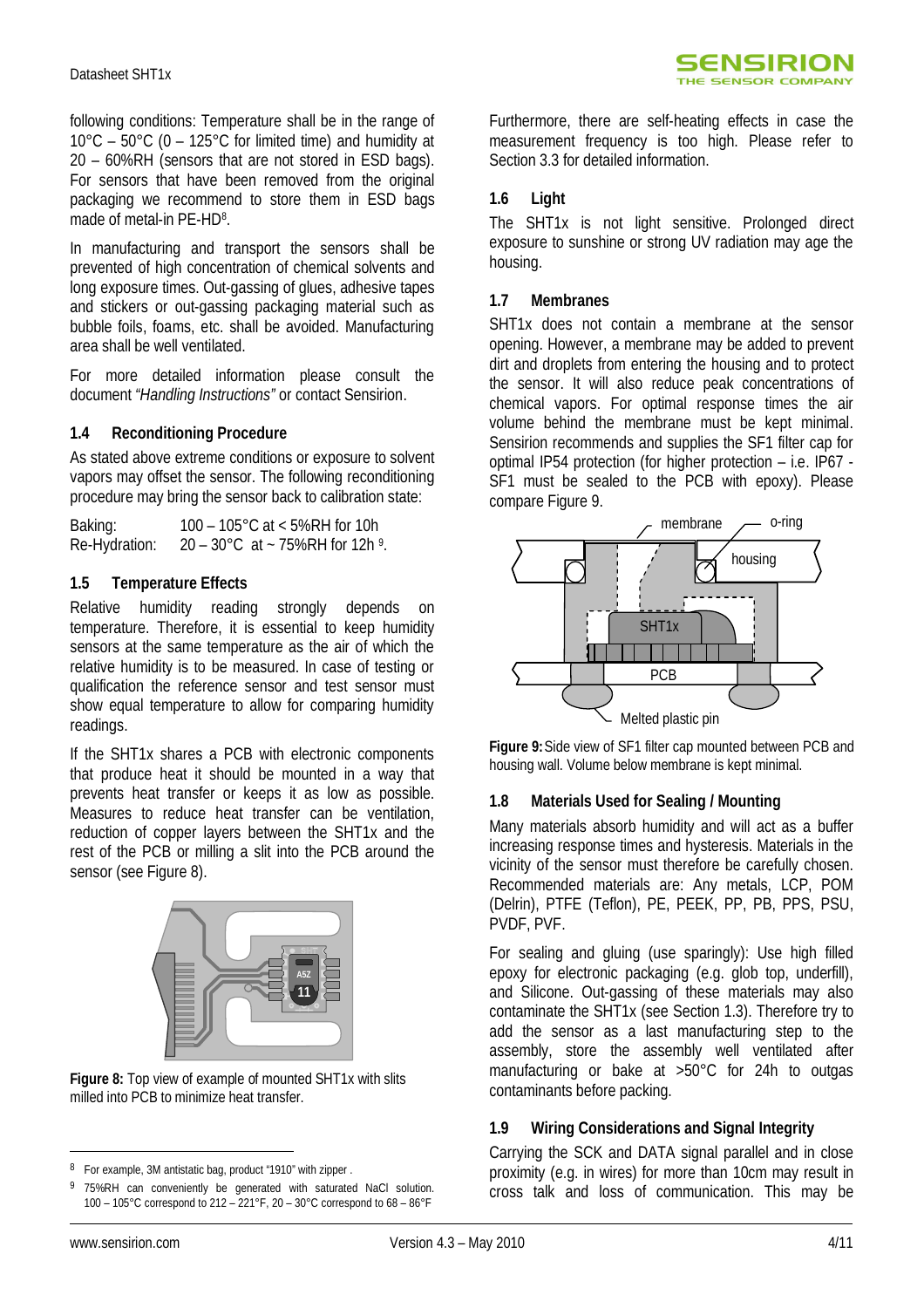resolved by routing VDD and/or GND between the two data signals and/or using shielded cables. Furthermore, slowing down SCK frequency will possibly improve signal integrity. Power supply pins (VDD, GND) must be decoupled with a 100nF capacitor if wires are used. Capacitor should be placed as close to the sensor as possible. Please see the Application Note "ESD, Latch-up and EMC" for more information.

### **1.10 ESD (Electrostatic Discharge)**

ESD immunity is qualified according to MIL STD 883E, method 3015 (Human Body Model at  $\pm 2$  kV).

Latch-up immunity is provided at a force current of  $\pm$ 100mA with T<sub>amb</sub> = 80°C according to JEDEC78A. See Application Note "ESD, Latch-up and EMC" for more information.

### **2 Interface Specifications**

| Pin | <b>Name</b> | <b>Comment</b>                  | <b>NC</b><br><b>NC</b>  |
|-----|-------------|---------------------------------|-------------------------|
|     | GND         | Ground                          | NC                      |
| 2   |             | DATA Serial Data, bidirectional | <b>NC</b><br><b>A5Z</b> |
| 3   | <b>SCK</b>  | Serial Clock, input only        | <b>NC</b><br>3          |
| 4   | VDD         | Source Voltage                  | <b>NC</b><br>4          |
| NC. | NC.         | Must be left unconnected        |                         |

**Table 1:** SHT1x pin assignment, NC remain floating.

### **2.1 Power Pins (VDD, GND)**

The supply voltage of SHT1x must be in the range of 2.4 – 5.5V, recommended supply voltage is 3.3V. Power supply pins Supply Voltage (VDD) and Ground (GND) must be decoupled with a 100 nF capacitor – see Figure 10.

The serial interface of the SHT1x is optimized for sensor readout and effective power consumption. The sensor cannot be addressed by I2C protocol; however, the sensor can be connected to an I2C bus without interference with other devices connected to the bus. The controller must switch between the protocols.



**Figure 10:** Typical application circuit, including pull up resistor RP and decoupling of VDD and GND by a capacitor.

### **2.2 Serial clock input (SCK)**

SCK is used to synchronize the communication between microcontroller and SHT1x. Since the interface consists of fully static logic there is no minimum SCK frequency.

### **2.3 Serial data (DATA)**

The DATA tri-state pin is used to transfer data in and out of the sensor. For sending a command to the sensor, DATA is valid on the rising edge of the serial clock (SCK) and must remain stable while SCK is high. After the falling edge of SCK the DATA value may be changed. For safe communication DATA valid shall be extended  $T_{\text{SU}}$  and  $T_{\text{HO}}$ before the rising and after the falling edge of SCK, respectively – see Figure 11. For reading data from the sensor, DATA is valid  $T<sub>V</sub>$  after SCK has gone low and remains valid until the next falling edge of SCK.

To avoid signal contention the microcontroller must only drive DATA low. An external pull-up resistor (e.g. 10kΩ) is required to pull the signal high – it should be noted that pull-up resistors may be included in I/O circuits of microcontrollers. See Table 2 for detailed I/O characteristic of the sensor.

### **2.4 Electrical Characteristics**

The electrical characteristics such as power consumption, low and high level input and output voltages depend on the supply voltage. Table 2 gives electrical characteristics of SHT1x with the assumption of 5V supply voltage if not stated otherwise.

| Parameter                    | Conditions            | min            | typ  | max  | <b>Units</b> |
|------------------------------|-----------------------|----------------|------|------|--------------|
| Power supply DC10            |                       | 2.4            | 3.3  | 5.5  | V            |
|                              | measuring             |                | 0.55 | 1    | mA           |
| Supply current               | average <sup>11</sup> | $\mathfrak{p}$ | 28   |      | μA           |
|                              | sleep                 |                | 0.3  | 1.5  | μA           |
| Low level output<br>voltage  | $\ln 4 \text{ mA}$    | 0              |      | 250  | mV           |
| High level output<br>voltage | $R_P < 25$ k $\Omega$ | 90%            |      | 100% | <b>VDD</b>   |
| Low level input<br>voltage   | Negative going        | $0\%$          |      | 20%  | VDD          |
| High level input<br>voltage  | Positive going        | 80%            |      | 100% | <b>VDD</b>   |
| Input current on pads        |                       |                |      | 1    | μA           |
| Output current               | on                    |                |      | 4    | mA           |
|                              | Tri-stated (off)      |                | 10   | 20   | μA           |

Table 2: SHT1x DC characteristics. R<sub>P</sub> stands for pull up resistor, while  $I_{OL}$  is low level output current.

<sup>10</sup> Recommended voltage supply for highest accuracy is 3.3V, due to sensor calibration.

<sup>11</sup> Minimum value with one measurement of 8bit resolution without OTP reload per second. Typical value with one measurement of 12bit resolution per second.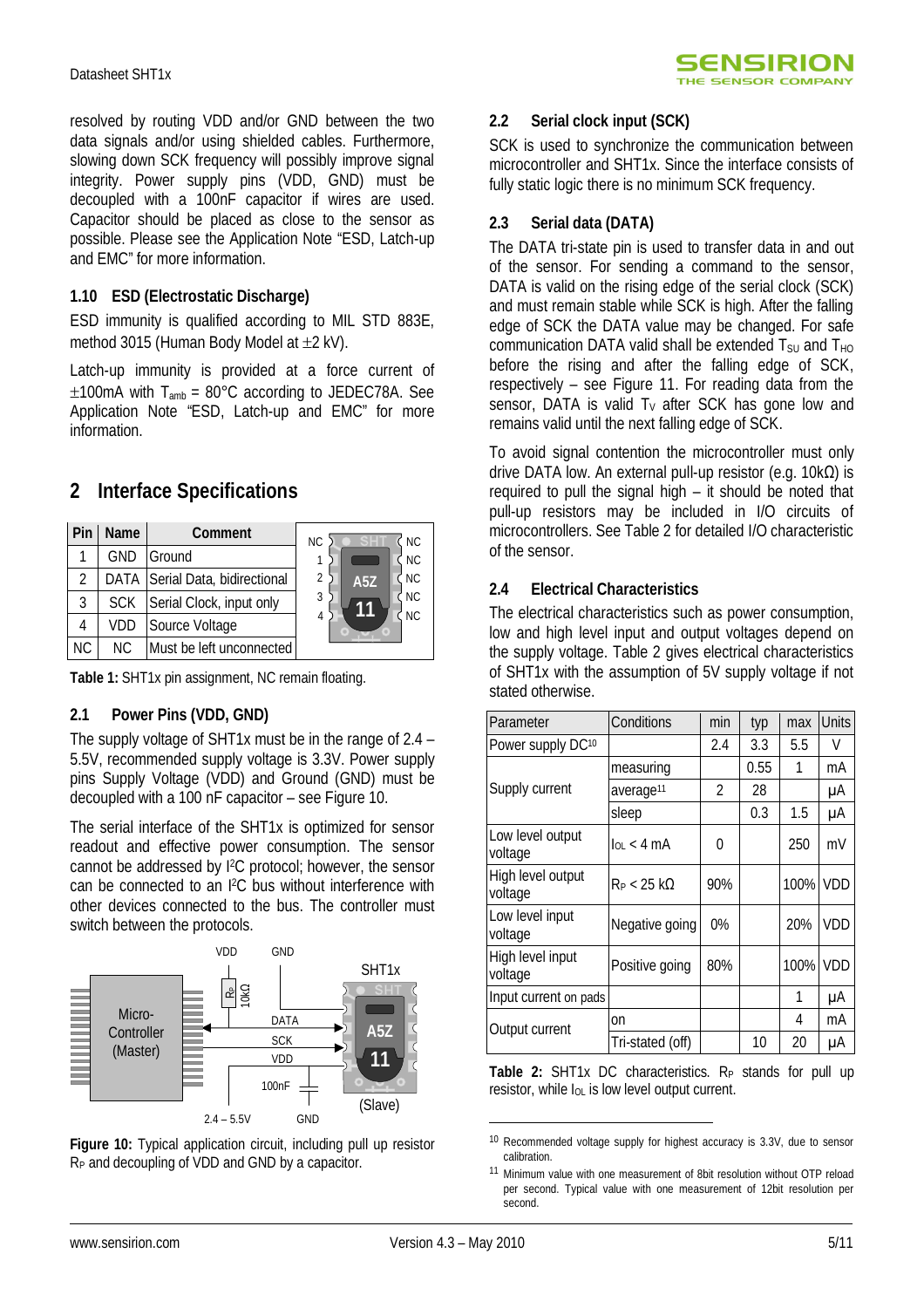Absolute maximum ratings for VDD versus GND are +7V and -0.3V. Exposure to absolute maximum rating conditions for extended periods may affect the sensor reliability (e.g. hot carrier degradation, oxide breakdown). For proper communication with the sensor it is essential to make sure that signal design is strictly within the limits given in Table 3 and Figure 11.



**Figure 11:** Timing Diagram, abbreviations are explained in Table 3. Bold DATA line is controlled by the sensor, plain DATA line is controlled by the micro-controller. Note that DATA valid read time is triggered by falling edge of anterior toggle.

|                        | Parameter                                | Conditions   | min  | typ  | max     | <b>Units</b> |
|------------------------|------------------------------------------|--------------|------|------|---------|--------------|
| <b>F</b> sck           | <b>SCK Frequency</b>                     | VDD > 4.5V   | 0    | 0.1  | 5       | <b>MHz</b>   |
|                        |                                          | VDD < 4.5V   | 0    | 0.1  | 1       | <b>MHz</b>   |
|                        | T <sub>SCKx</sub> SCK hi/low time        |              | 100  |      |         | ns           |
|                        | $T_{\rm R}/T_{\rm F}$ SCK rise/fall time |              | 1    | 200  | $\star$ | ns           |
| T <sub>FO</sub>        | DATA fall time                           | $OL = 5pF$   | 3.5  | 10   | 20      | ns           |
|                        |                                          | $OL = 100pF$ | 30   | 40   | 200     | ns           |
| <b>T</b> <sub>RO</sub> | DATA rise time                           |              | $**$ | $**$ | $**$    | ns           |
| Tν                     | DATA valid time                          |              | 200  | 250  | $***$   | ns           |
| Tsu                    | DATA setup time                          |              | 100  | 150  | ***     | ns           |
| Тно                    | DATA hold time                           |              | 10   | 15   | ****    | ns           |

\*  $T_{R\_max} + T_{F\_max} = (F_{SCK})^{-1} - T_{SCKH} - T_{SCKL}$ 

\*\*  $T_{R0}$  is determined by the  $R_P$ <sup>\*</sup>C<sub>bus</sub> time-constant at DATA line

 $T_{V_{\text{max}}}$  and  $T_{SU_{\text{max}}}$  depend on external pull-up resistor (R<sub>P</sub>) and total bus line capacitance (Cbus) at DATA line

\*\*\*\*  $T_{H0\_max} < T_V - max (T_{R0}, T_{F0})$ 

**Table 3:** SHT1x I/O signal characteristics, OL stands for Output Load, entities are displayed in Figure 11.

### **3 Communication with Sensor**

#### **3.1 Start up Sensor**

As a first step the sensor is powered up to chosen supply voltage VDD. The slew rate during power up shall not fall below 1V/ms. After power-up the sensor needs 11ms to get to Sleep State. No commands must be sent before that time.

#### **3.2 Sending a Command**

To initiate a transmission, a Transmission Start sequence has to be issued. It consists of a lowering of the DATA line while SCK is high, followed by a low pulse on SCK and raising DATA again while SCK is still high – see Figure 12.



**Figure 12:** "Transmission Start" sequence

The subsequent command consists of three address bits (only '000' is supported) and five command bits. The SHT1x indicates the proper reception of a command by pulling the DATA pin low (ACK bit) after the falling edge of the 8th SCK clock. The DATA line is released (and goes high) after the falling edge of the 9th SCK clock.

| Command                                                                                                                             | Code        |
|-------------------------------------------------------------------------------------------------------------------------------------|-------------|
| Reserved                                                                                                                            | 0000x       |
| <b>Measure Temperature</b>                                                                                                          | 00011       |
| <b>Measure Relative Humidity</b>                                                                                                    | 00101       |
| Read Status Register                                                                                                                | 00111       |
| Write Status Register                                                                                                               | 00110       |
| Reserved                                                                                                                            | 0101x-1110x |
| <b>Soft reset, resets the interface, clears the</b><br>status register to default values. Wait minimum<br>11 ms before next command | 11110       |

**Table 4:** SHT1x list of commands

#### **3.3 Measurement of RH and T**

After issuing a measurement command ('00000101' for relative humidity, '00000011' for temperature) the controller has to wait for the measurement to complete. This takes a maximum of 20/80/320 ms for a 8/12/14bit measurement. The time varies with the speed of the internal oscillator and can be lower by up to 30%. To signal the completion of a measurement, the SHT1x pulls data line low and enters Idle Mode. The controller must wait for this Data Ready signal before restarting SCK to readout the data. Measurement data is stored until readout, therefore the controller can continue with other tasks and readout at its convenience.

Two bytes of measurement data and one byte of CRC checksum (optional) will then be transmitted. The micro controller must acknowledge each byte by pulling the DATA line low. All values are MSB first, right justified (e.g. the 5<sup>th</sup> SCK is MSB for a 12bit value, for a 8bit result the first byte is not used).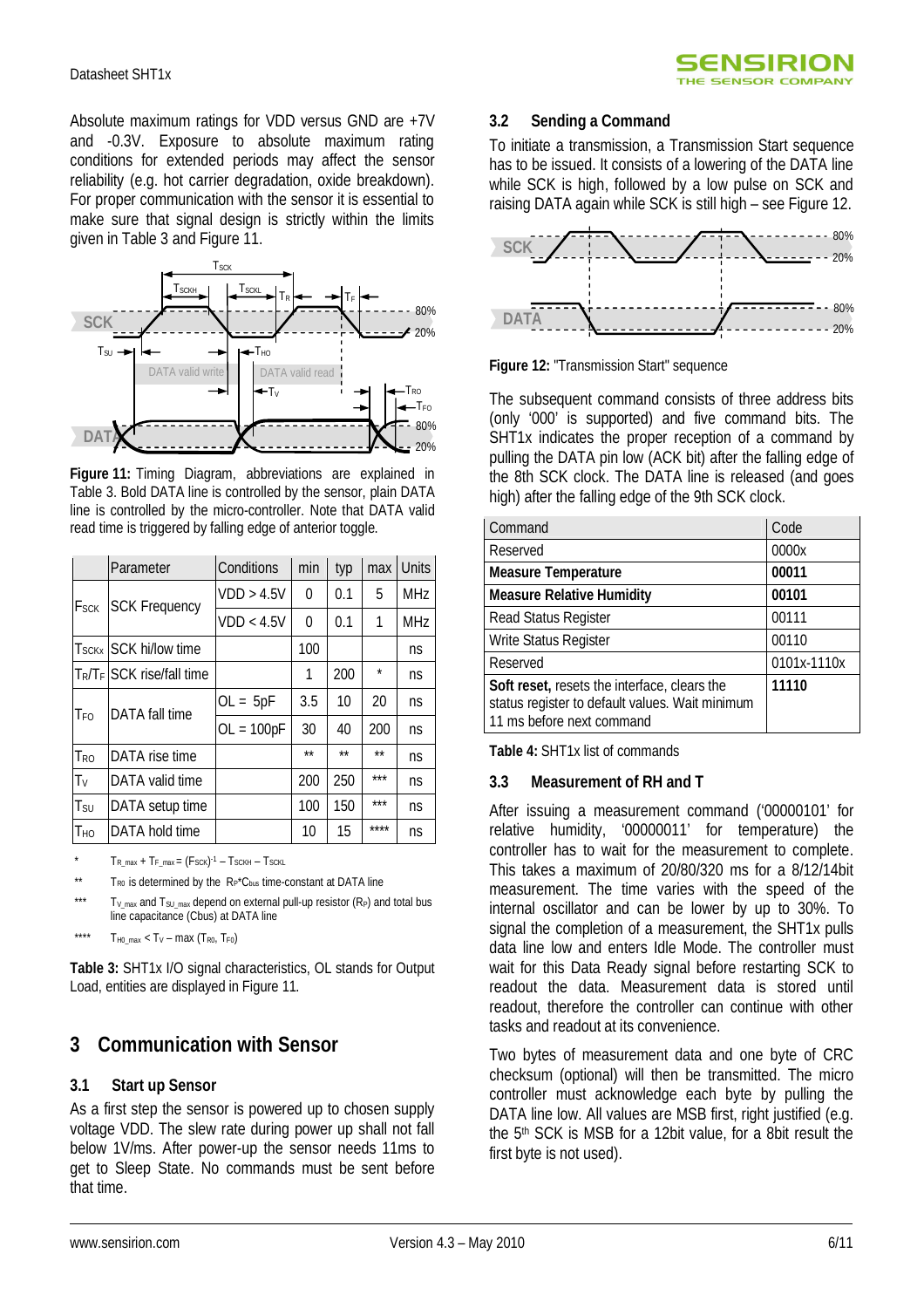Communication terminates after the acknowledge bit of the CRC data. If CRC-8 checksum is not used the controller may terminate the communication after the measurement data LSB by keeping ACK high. The device automatically returns to Sleep Mode after measurement and communication are completed.

Important: To keep self heating below 0.1°C, SHT1x should not be active for more than 10% of the time – e.g. maximum one measurement per second at 12bit accuracy shall be made.

#### **3.4 Connection reset sequence**

If communication with the device is lost the following signal sequence will reset the serial interface: While leaving DATA high, toggle SCK nine or more times – see Figure 13. This must be followed by a Transmission Start sequence preceding the next command. This sequence resets the interface only. The status register preserves its content.



**Figure 13: Connection Reset Sequence** 

### **3.5 CRC Checksum calculation**

The whole digital transmission is secured by an 8bit checksum. It ensures that any wrong data can be detected and eliminated. As described above this is an additional feature of which may be used or abandoned. Please consult Application Note "CRC Checksum" for information on how to calculate the CRC.

### **3.6 Status Register**

Some of the advanced functions of the SHT1x such as selecting measurement resolution, end-of-battery notice, use of OTP reload or using the heater may be activated by sending a command to the status register. The following section gives a brief overview of these features.

After the command Status Register Read or Status Register Write – see Table 4 – the content of 8 bits of the status register may be read out or written. For the communication compare Figure 14 and Figure 15 – the assignation of the bits is displayed in Table 5.



**Figure 14:** Status Register Write



**Figure 15:** Status Register Read

Examples of full communication cycle are displayed in Figure 16 and Figure 17.



**Figure 16:** Overview of Measurement Sequence. TS = Transmission Start, MSB = Most Significant Byte, LSB = Last Significant Byte, LSb = Last Significant Bit.



**Figure 17:** Example RH measurement sequence for value "0000'0100"0011'0001" = 1073 = 35.50%RH (without temperature compensation). DATA valid times are given and referenced in boxes on DATA line. Bold DATA lines are controlled by sensor while plain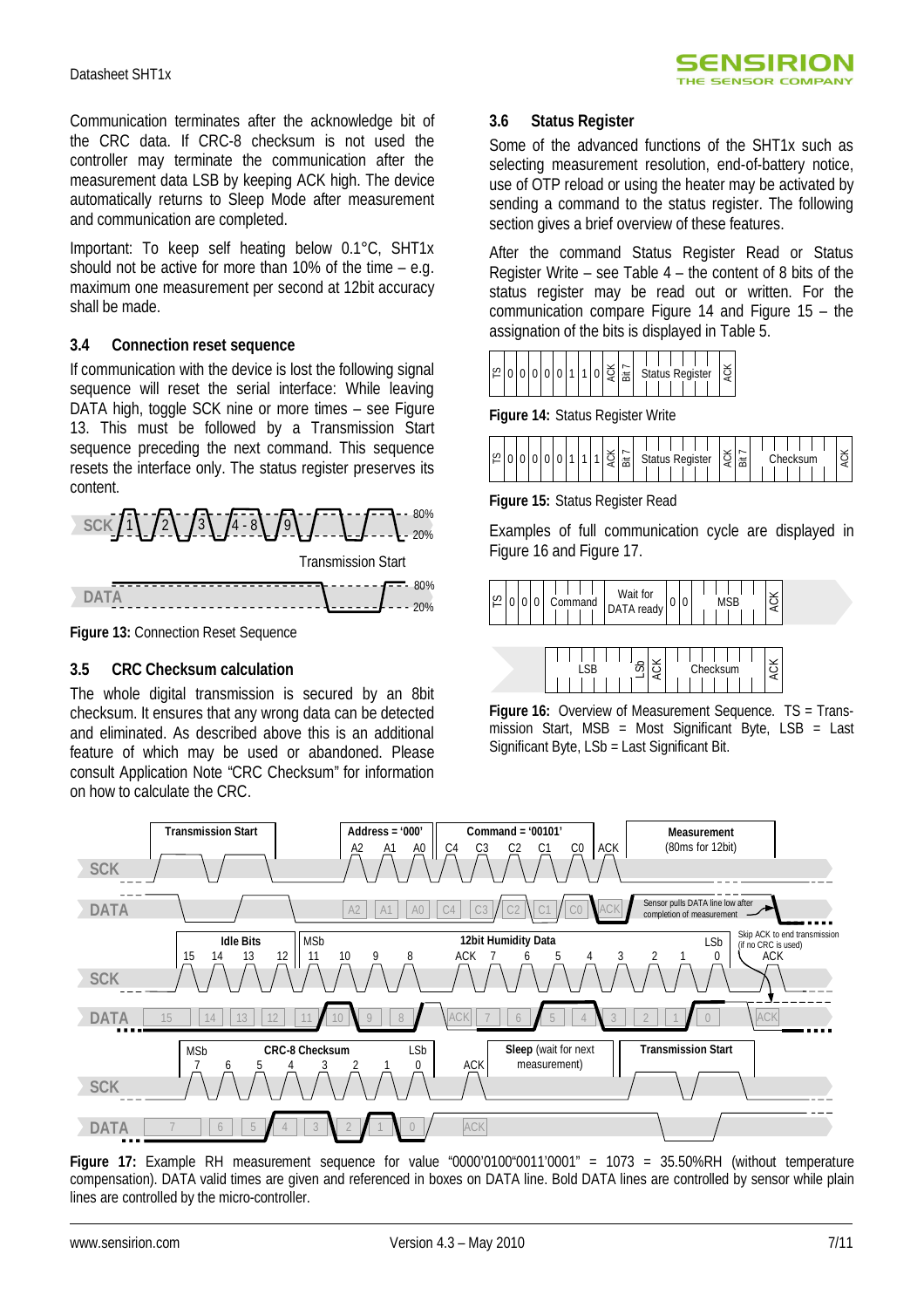| Bit            | Type | Description                                                                                | Default |                                                                    |
|----------------|------|--------------------------------------------------------------------------------------------|---------|--------------------------------------------------------------------|
| 7              |      | reserved                                                                                   | 0       |                                                                    |
| 6              | R    | End of Battery (low voltage<br>detection)<br>'0' for $VDD > 2.47$<br>'1' for $VDD < 2.47$  | X       | No default value,<br>bit is only updated<br>after a<br>measurement |
| 5              |      | reserved                                                                                   | 0       |                                                                    |
| 4              |      | reserved                                                                                   | 0       |                                                                    |
| 3              |      | For Testing only, do not use                                                               | 0       |                                                                    |
| $\mathfrak{p}$ | R/W  | Heater                                                                                     | 0       | off                                                                |
| 1              | R/W  | no reload from OTP                                                                         | 0       | reload                                                             |
| 0              | R/W  | $1' = 8bit RH / 12bit Temp.$<br>resolution<br>$'0'$ = 12bit RH / 14bit Temp.<br>resolution | 0       | 12bit RH<br>14bit Temp.                                            |

**Table 5:** Status Register Bits

Measurement resolution: The default measurement resolution of 14bit (temperature) and 12bit (humidity) can be reduced to 12 and 8bit. This is especially useful in high speed or extreme low power applications.

End of Battery function detects and notifies VDD voltages below 2.47V. Accuracy is  $\pm 0.05V$ .

Heater: An on chip heating element can be addressed by writing a command into status register. The heater may increase the temperature of the sensor by  $5 - 10^{\circ}C^{12}$ beyond ambient temperature. The heater draws roughly 8mA @ 5V supply voltage.

For example the heater can be helpful for functionality analysis: Humidity and temperature readings before and after applying the heater are compared. Temperature shall increase while relative humidity decreases at the same time. Dew point shall remain the same.

Please note: The temperature reading will display the temperature of the heated sensor element and not ambient temperature. Furthermore, the sensor is not qualified for continuous application of the heater.

OTP reload: With this operation the calibration data is uploaded to the register before each measurement. This may be deactivated for reducing measurement time by about 10ms.

## **4 Conversion of Signal Output**

### **4.1 Relative Humidity**

For compensating non-linearity of the humidity sensor – see Figure 18 – and for obtaining the full accuracy of the sensor it is recommended to convert the humidity readout  $(SO<sub>RH</sub>)$  with the following formula with coefficients given in Table 6:

SENSIRION THE SENSOR COMPANY

$$
RH_{\text{linear}} = c_1 + c_2 \cdot SO_{\text{RH}} + c_3 \cdot SO_{\text{RH}}^2 \text{ (%RH)}
$$

| SORH   | C1        | C2     | C <sub>3</sub> |
|--------|-----------|--------|----------------|
| 12 bit | $-2.0468$ | 0.0367 | $-1.5955E - 6$ |
| 8 bit  | $-2.0468$ | 0.5872 | $-4.0845E - 4$ |

**Table 6:** V4 humidity conversion coefficients

The values given in Table 6 are optimized coefficients for V4 sensors. The parameter set for V3 sensors, which has been proposed in earlier datasheets, still applies and is provided by Sensirion upon request.

Values higher than 99% RH indicate fully saturated air and must be processed and displayed as 100%RH13. Please note that the humidity sensor has no significant voltage dependency.



**Figure 18:** Conversion from SO<sub>RH</sub> to relative humidity

#### **4.2 Temperature compensation of Humidity Signal**

For temperatures significantly different from 25°C (~77°F) the humidity signal requires temperature compensation. The temperature correction corresponds roughly to 0.12%RH/°C @ 50%RH. Coefficients for the temperature compensation are given in Table 7.

$$
\text{RH}_{\text{true}} = (\text{T}_{\text{C}} - 25) \cdot (\text{t}_{1} + \text{t}_{2} \cdot \text{SO}_{\text{RH}}) + \text{RH}_{\text{linear}}
$$

| <b>SORH</b> |      | $\mathsf{L}$ |
|-------------|------|--------------|
| 12 bit      | 0.01 | 0.00008      |
| 8 bit       | በ በ1 | 0.00128      |

Table 7: Temperature compensation coefficients<sup>14</sup>

#### **4.3 Temperature**

The band-gap PTAT (Proportional To Absolute Temperature) temperature sensor is very linear by design.

 $\overline{a}$ 

<sup>12</sup> Corresponds to 9 – 18°F

<sup>13</sup> If wetted excessively (strong condensation of water on sensor surface), sensor output signal can drop below 100%RH (even below 0%RH in some cases), but the sensor will recover completely when water droplets evaporate. The sensor is not damaged by water immersion or condensation.

<sup>14</sup> Coefficients apply both to V3 as well as to V4 sensors.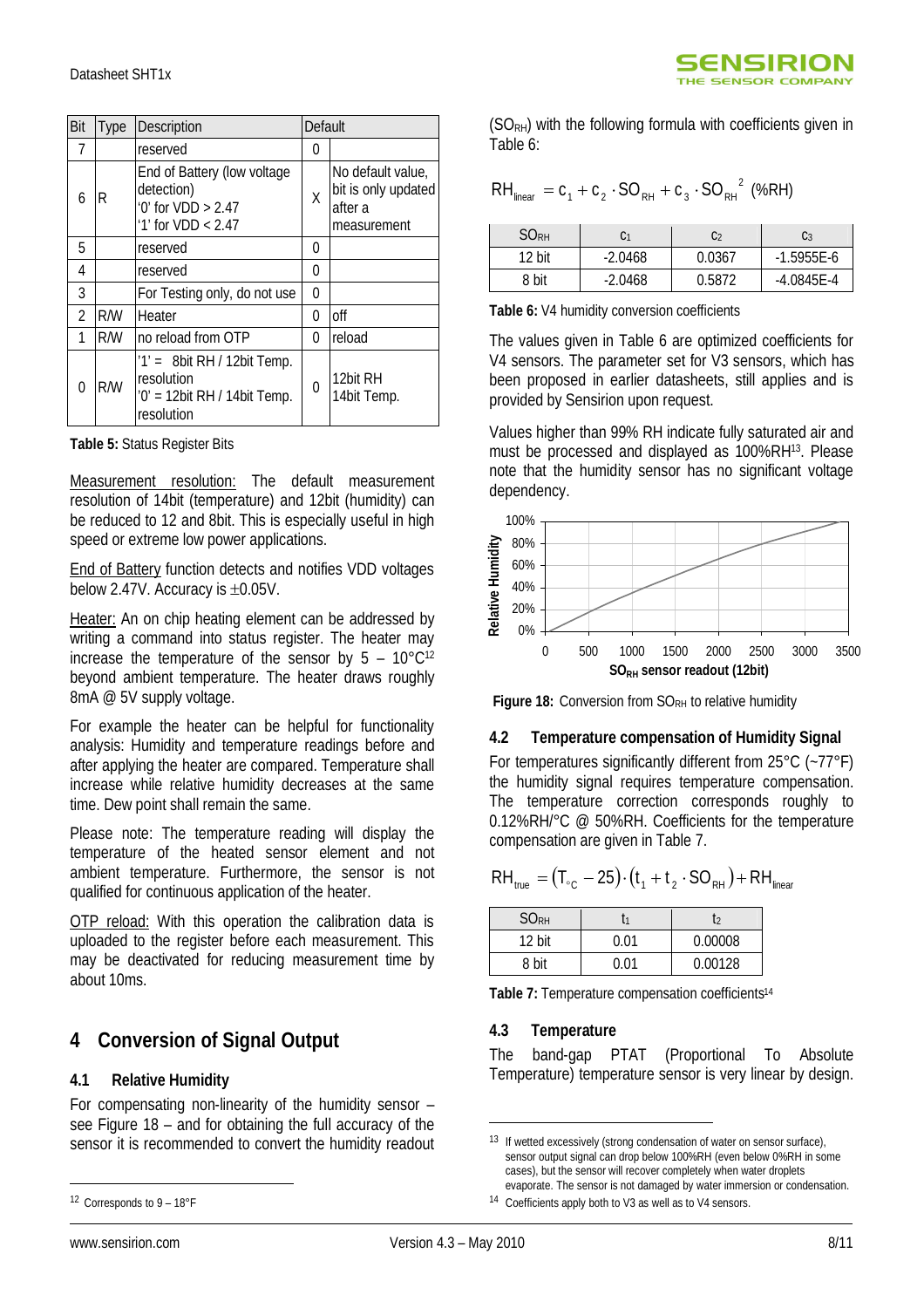Use the following formula to convert digital readout  $(SO<sub>T</sub>)$ to temperature value, with coefficients given in Table 8:

$$
T = d_1 + d_2 \cdot SO_T
$$

| <b>VDD</b> | $d_1 (°C)$ | $d_1$ ( $\circ$ F) | SO <sub>T</sub> | $d_2$ (°C) | $d_2$ ( $\degree$ F) |
|------------|------------|--------------------|-----------------|------------|----------------------|
| 5V         | $-40.1$    | $-40.2$            | 14bit           | 0.01       | 0.018                |
| 4V         | $-39.8$    | $-39.6$            | 12bit           | 0.04       | 0.072                |
| 3.5V       | $-39.7$    | $-39.5$            |                 |            |                      |
| 3V         | $-39.6$    | $-39.3$            |                 |            |                      |
| 2.5V       | $-39.4$    | $-38.9$            |                 |            |                      |

**Table 8:** Temperature conversion coefficients<sup>15</sup> .

#### **4.4 Dew Point**

SHT1x is not measuring dew point directly, however dew point can be derived from humidity and temperature readings. Since humidity and temperature are both measured on the same monolithic chip, the SHT1x allows superb dew point measurements.

For dew point  $(T_d)$  calculations there are various formulas to be applied, most of them quite complicated. For the temperature range of -40 – 50°C the following approximation provides good accuracy with parameters given in Table 9:

$$
T_{d}(RH,T) = T_{n} \cdot \frac{ln\left(\frac{RH}{100\%}\right) + \frac{m \cdot T}{T_{n} + T}}{m - ln\left(\frac{RH}{100\%}\right) - \frac{m \cdot T}{T_{n} + T}}
$$

| Temperature Range                  | Tn $(^{\circ}C)$ | m     |
|------------------------------------|------------------|-------|
| Above water.<br>$0 - 50^{\circ}$ C | 243.12           | 17.62 |
| Above ice,<br>$-40 - 0^{\circ}$ C  | 272.62           | 22.46 |

**Table 9:** Parameters for dew point  $(T_d)$  calculation.

Please note that "ln(…)" denotes the natural logarithm. For RH and T the linearized and compensated values for relative humidity and temperature shall be applied.

For more information on dew point calculation see Application Note "Introduction to Humidity".

# **5 Environmental Stability**

If sensors are qualified for assemblies or devices, please make sure that they experience same conditions as the reference sensor. It should be taken into account that response times in assemblies may be longer, hence enough dwell time for the measurement shall be granted. For detailed information please consult Application Note "Qualification Guide".

The SHT1x sensor series were tested according to AEC-Q100 Rev. G qualification test method. Sensor specifications are tested to prevail under the AEC-Q100 temperature grade 2 test conditions listed in Table 10<sup>16</sup> . Sensor performance under other test conditions cannot be guaranteed and is not part of the sensor specifications. Especially, no guarantee can be given for sensor performance in the field or for customer's specific application.

Please contact Sensirion for detailed information.

| <b>Environment</b>  | <b>Standard</b>                                                                  | Results <sup>17</sup>    |
|---------------------|----------------------------------------------------------------------------------|--------------------------|
| <b>HTSL</b>         | 125°C, 1000 hours                                                                | Within<br>specifications |
| TC.                 | -50°C - 125°C, 1000 cycles<br>Acc. JESD22-A104-C                                 | Within<br>specifications |
| <b>UHST</b>         | 130°C / 85%RH / $\approx$ 2.3bar,<br>96h                                         | Within<br>specifications |
| THU                 | 85°C / 85%RH, 1000h                                                              | Within<br>specifications |
| <b>ESD immunity</b> | MIL STD 883E, method 3015<br>(Human Body Model at ±2kV)                          | <b>Oualified</b>         |
| Latch-up            | force current of $\pm 100$ mA with<br>$T_{amb}$ = 80 $^{\circ}$ C, acc. JEDEC 17 | <b>Oualified</b>         |

**Table 10:** Qualification tests: HTSL = High Temperature Storage Lifetime,  $TC = Temperature Cycles$ , UHST = Unbiased Highly accelerated Stress Test, THB = Temperature Humidity Unbiased

# **6 Packaging**

### **6.1 Packaging type**

SHT1x are supplied in a surface mountable LCC (Leadless Chip Carrier) type package. The sensor housing consists of a Liquid Crystal Polymer (LCP) cap with epoxy glob top on a standard 0.8mm FR4 substrate. The device is fully RoHS and WEEE compliant – it is free of Pb, Cd, Hg, Cr(6+), PBB and PBDE.

Device size is 7.47 x 4.93 x 2.5 mm (0.29 x 0.19 x 0.1 inch), see Figure 1, weight is 100 mg.

### **6.2 Traceability Information**

All SHT1x are marked with an alphanumeric, three digit code on the chip cap (for reference: V3 sensors were labeled with numeric codes) – see "A5Z" on Figure 1. The lot numbers allow full traceability through production,

 $\overline{a}$ 

<sup>&</sup>lt;sup>15</sup> Temperature coefficients have slightly been adjusted compared to datasheet SHTxx version 3.01. Coefficients apply to V3 as well as V4 sensors.

<sup>16</sup> Sensor operation temperature range is -40 to 105°C according to AEC-Q100 temperature grade 2.

<sup>17</sup> According to accuracy and long term drift specification given on Page 2.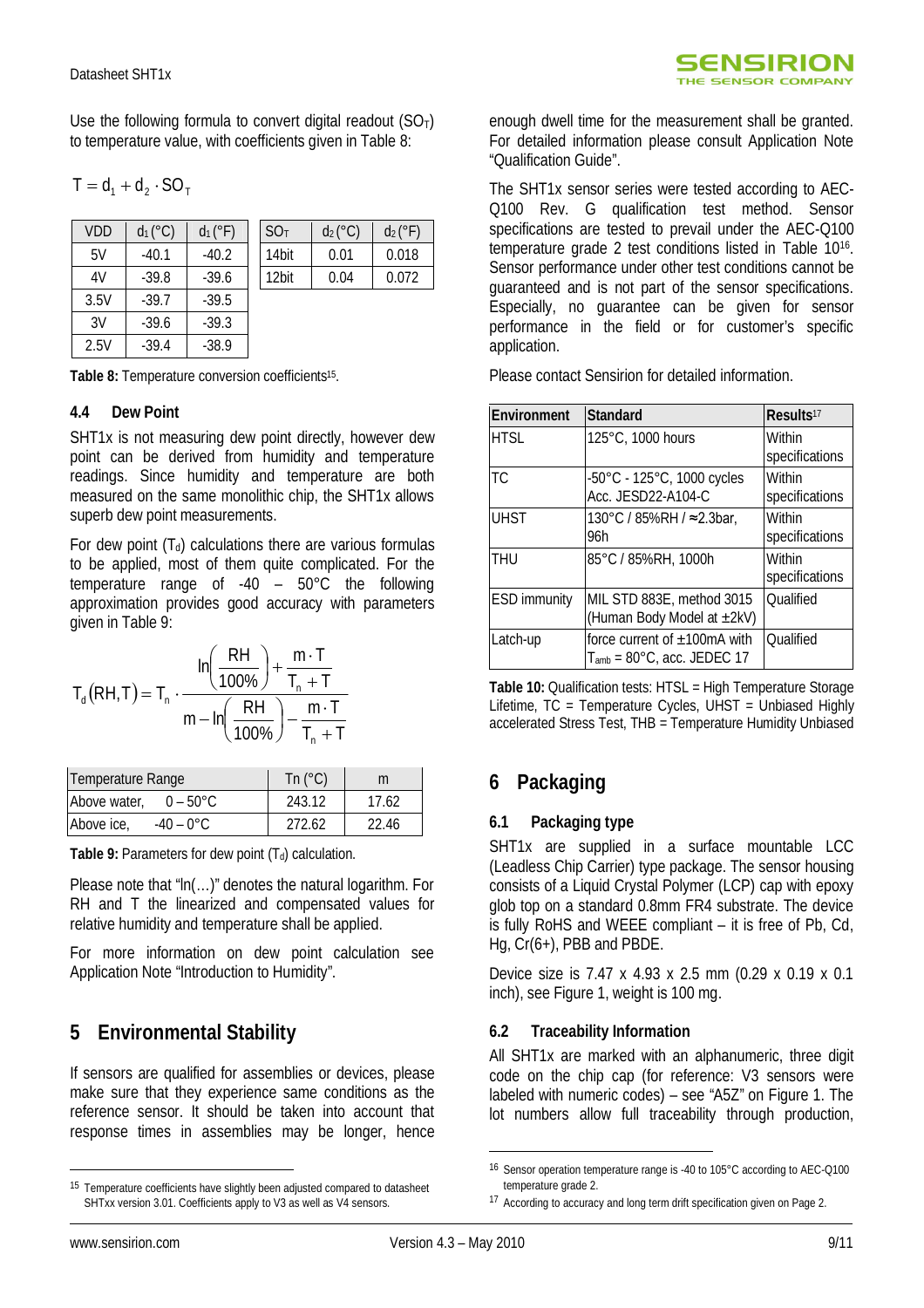calibration and testing. No information can be derived from the code directly; respective data is stored at Sensirion and is provided upon request.

Labels on the reels are displayed in Figures 19 and 20, they both give traceability information.



**Figure 19:** First label on reel: XX = Sensor Type (11 for SHT11),  $NN =$  Chip Version (04 for V4), Y = last digit of year, RRR = number of sensors on reel divided by 10 (200 for 2000 units), TTTTT = Traceability Code.

| SENSIRION<br>THE SENSOR COMPANY |                                               |  |
|---------------------------------|-----------------------------------------------|--|
| Device Type:                    | 1-100PPP-NN                                   |  |
| Description:                    | Humidity & Temperature Sensor<br><b>SHTxx</b> |  |
| Part Order No.                  | 1-100PPP-NN or Customer Number                |  |
| Date of Delivery:               | DD.MM.YYYY                                    |  |
| Order Code:                     | 46CCCC / 0                                    |  |

**Figure 20:** Second label on reel: For Device Type and Part Order Number please refer to Table 12, Delivery Date (also Date Code) is date of packaging of sensors (DD = day, MM = month, YYYY = year), CCCC = Sensirion order number.

### **6.3 Shipping Package**

SHT1x are shipped in 12mm tape at 100pcs, 400pcs and 2000pcs – for details see Figure 21 and Table 11. Reels are individually labeled with barcode and human readable labels.

| Sensor Type  | Packaging   | Quantity | <b>Order Number</b> |
|--------------|-------------|----------|---------------------|
| <b>SHT10</b> | Tape & Reel | 2000     | 1-100218-04         |
| <b>SHT11</b> | Tape & Reel | 100      | 1-100051-04         |
|              | Tape & Reel | 400      | 1-100098-04         |
|              | Tape & Reel | 2000     | 1-100524-04         |
| <b>SHT15</b> | Tape & Reel | 100      | 1-100085-04         |
|              | Tape & Reel | 400      | 1-100093-04         |

**Table 11:** Packaging types per sensor type.

Dimensions of packaging tape are given in Figure 21. All tapes have a minimum of 480mm empty leader tape (first pockets of the tape) and a minimum of 300mm empty trailer tape (last pockets of the tape).



**Figure 21:** Tape configuration and unit orientation within tape, dimensions in mm (1mm = 0.039inch). The leader tape is at the right side of the figure while the trailer tape is to the left (direction of unreeling).